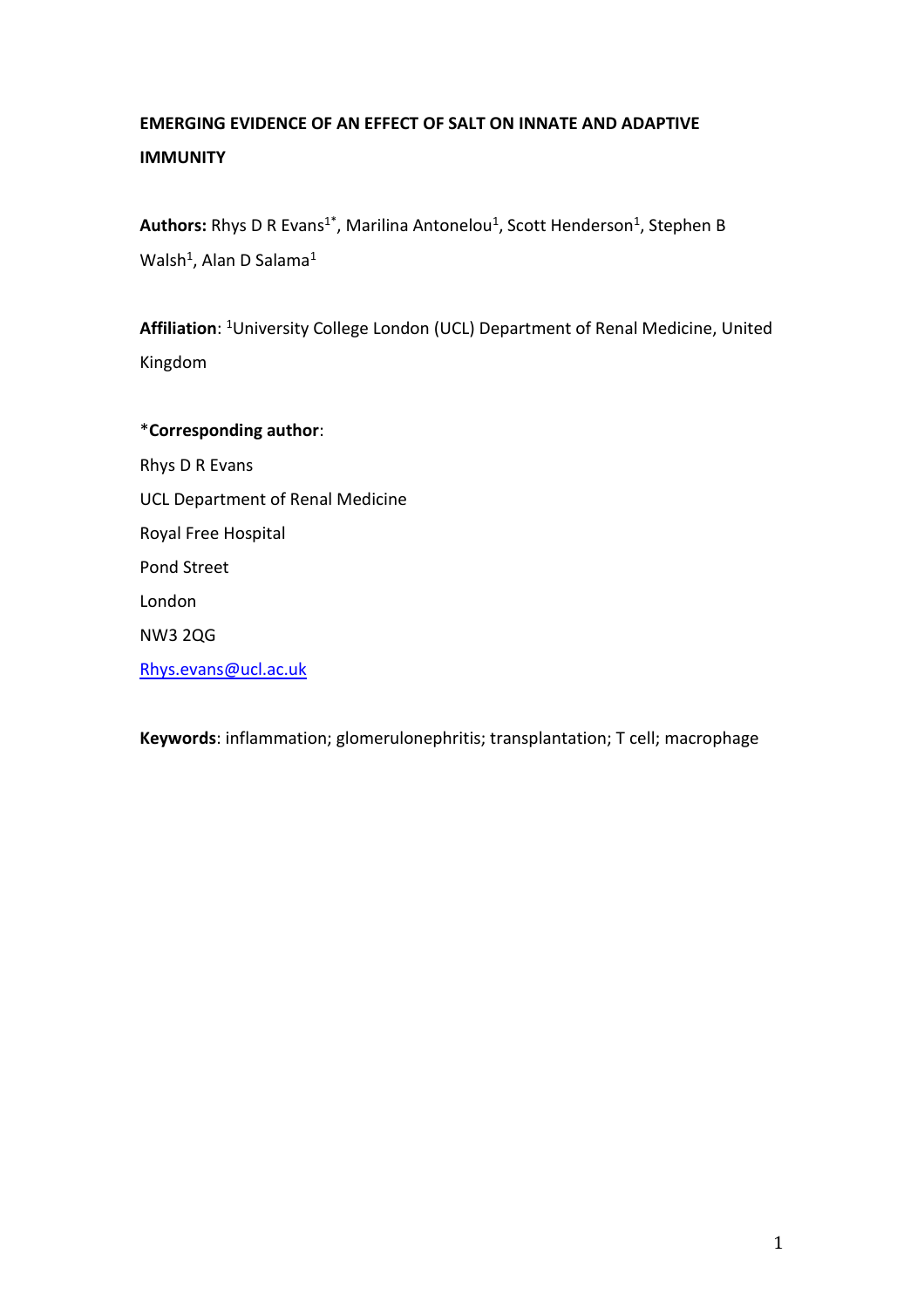## **ABSTRACT**

Salt intake as part of a western diet currently exceeds recommended limits, and the small amount found in the natural diet enjoyed by our Paleolithic ancestors. Excess salt is associated with the development of hypertension and cardiovascular disease, but other adverse effects of excess salt intake are beginning to be recognised, including the development of autoimmune and inflammatory disease. Over the last decade, there has been an increasing body of evidence, which demonstrates that salt affects multiple components of both the innate and adaptive immune systems. In this review, we outline the recent laboratory, animal and human data, which highlight the effect of salt on immunity, with a particular focus on the relevance to inflammatory kidney disease.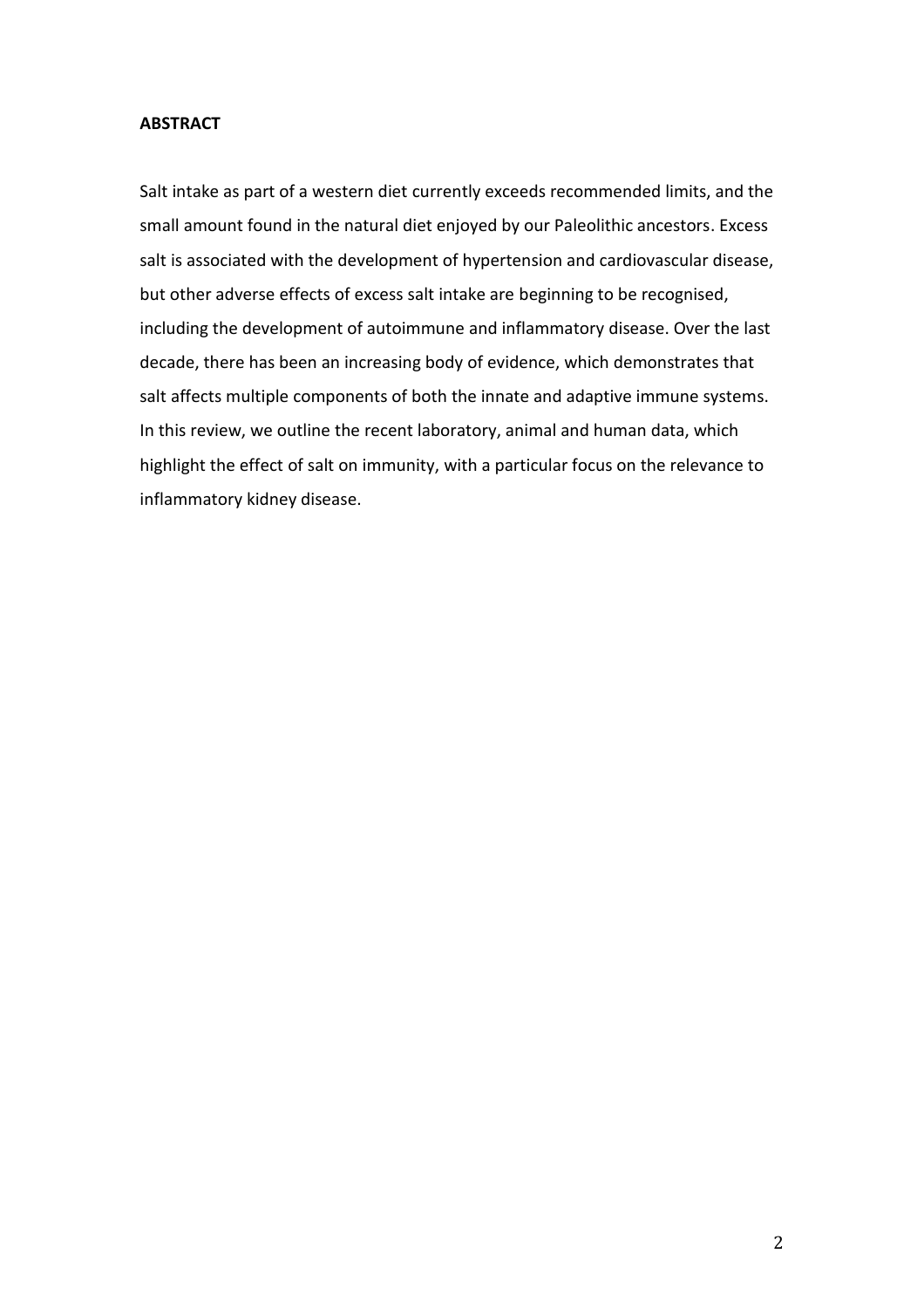#### **INTRODUCTION**

Salt (sodium chloride; NaCl) has been a prominent feature of the human diet for a relatively short time, at least in evolutionary terms. Our ancestors survived for millions of years on a diet that contained less than 1g salt per day. Salt is required for the maintenance of extracellular, and therefore plasma volume, and given the limited salt composition of this natural diet, humans evolved under an intense evolutionary pressure for the selection of salt-conserving genes. Salt was discovered as a way of preserving food around 5000 years ago, and since then salt intake has increased rapidly to current estimates of 8g per day in the United Kingdom, with even greater intake in other parts of the world<sup>1</sup>. Most of this salt is found in processed foods and restaurant meals; the remaining salt is added whilst cooking and eating. Current salt intake as part of a western diet is therefore far in excess of the amount with which we are physiologically programmed to handle.

Given our ability to retain salt, in steady-state the minimum amount required to replace losses is less than 0.5g per day. There is good evidence from both observational and interventional studies that excess salt intake is associated with the development of hypertension<sup>2,3</sup>, it is generally accepted that excess salt intake is linked to the development of cardiovascular disease<sup>4</sup>, and there is some evidence for a role in the progression of chronic kidney disease (CKD)<sup>5</sup>. Based on this, the World Health Organisation recommends limiting salt intake to less than 5g per day, which it estimates could prevent 2.5 million deaths globally each year.

There are, however, perhaps less well appreciated adverse effects of excess salt intake, which are becoming apparent. These include the development of malignancy, in particular gastric cancer<sup>6</sup>, obesity, and the metabolic syndrome<sup>7</sup>. Excess salt is also implicated in autoimmune and inflammatory disease. Observational studies have demonstrated that increased salt intake is associated with the development of rheumatoid arthritis<sup>8</sup>, and correlates with disease severity in multiple sclerosis<sup>9</sup>. Furthermore, in renal transplantation, peri-operative salt loading worsens shortterm outcomes<sup>10</sup>, and adherence to a low salt diet improves renal outcomes and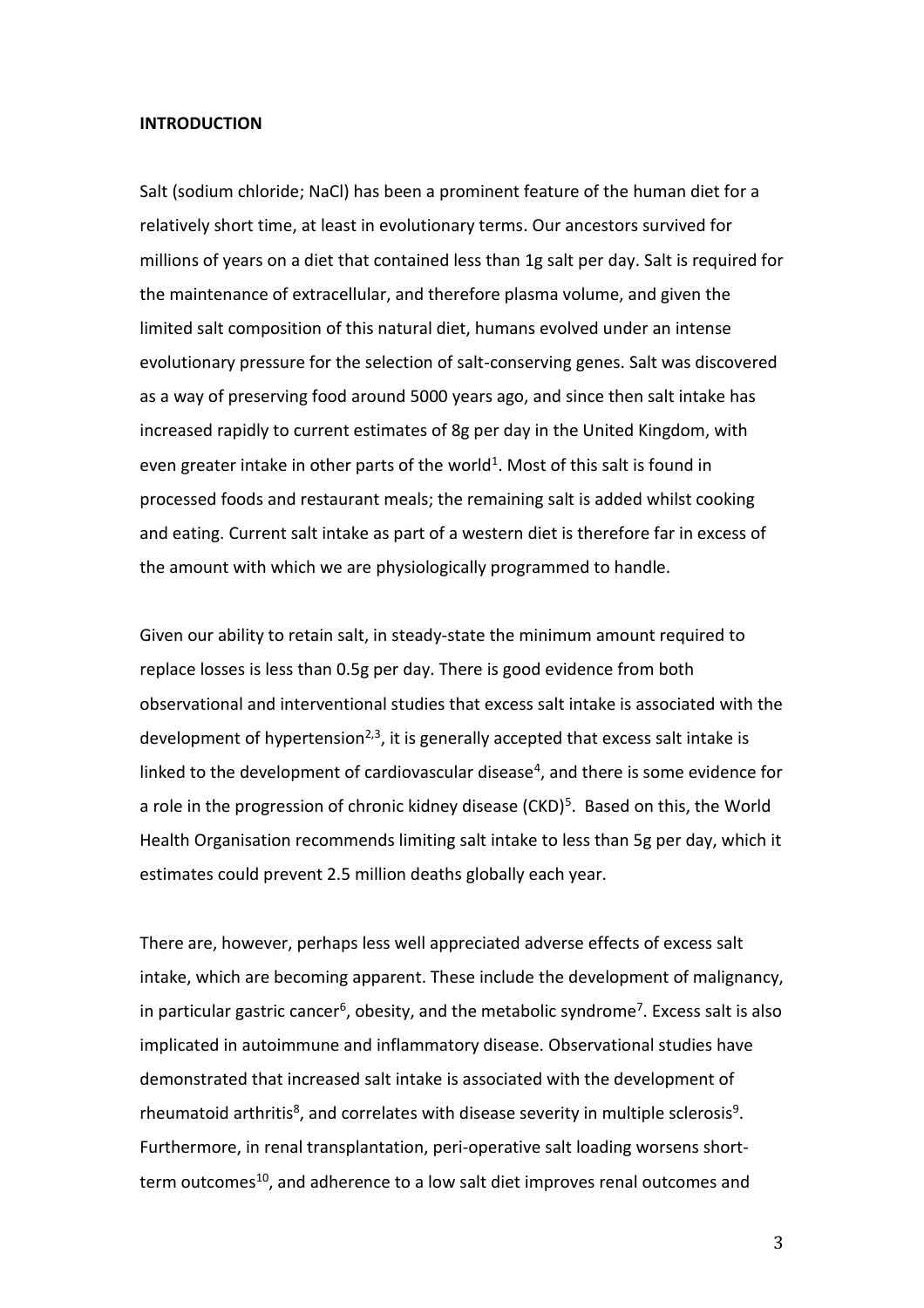survival in the longer term<sup>11</sup>. In this review, we outline the recent data from laboratory, animal, and human studies that demonstrate an effect of salt on both innate and adaptive immunity, and postulate how these findings may be relevant in inflammatory kidney disease.

#### **SALT AND INNATE IMMUNITY**

#### **Initial evidence of an effect of salt on macrophages**

The mechanism by which excess salt causes hypertension is unclear, and cannot be fully explained by an effect on extracellular volume<sup>12</sup>. Over the last decade, however, two concepts have been described which not only provide novel insights in to the pathogenesis of hypertension, but also provide the initial evidence of salt impacting immune cells. Firstly, it has been shown, largely through the work of Titze and colleagues, that salt loading results in sodium storage at interstitial sites within muscle and skin $^{13,14}$ . This results in sodium concentrations in interstitial compartments (up to 250mM) in excess of that found in plasma, where sodium is tightly regulated due to its effect on osmolality. Secondly, is the increasing awareness of a role for inflammation in the development of hypertension.

A link between both these concepts was demonstrated in a seminal paper in 2009 which demonstrated a high salt diet in rats results in elevated skin sodium concentrations, which in turn activate resident macrophages, which through production of vascular endothelial growth factor C (VEGF-C), clear this stored sodium through the lymphatic system $^{13}$ . Macrophage depletion promoted skin sodium storage and the development of hypertension. Hence, salt loading leads to storage at interstitial sites, with NaCl concentrations in excess of plasma, resulting in immune cell activation and salt clearance via the lymphatic system. Either excess salt, or impaired immune-mediated salt clearance, can lead to hypertension.

## **Further studies on the effect of salt on macrophage activation and its relevance in the clearance of cutaneous infection**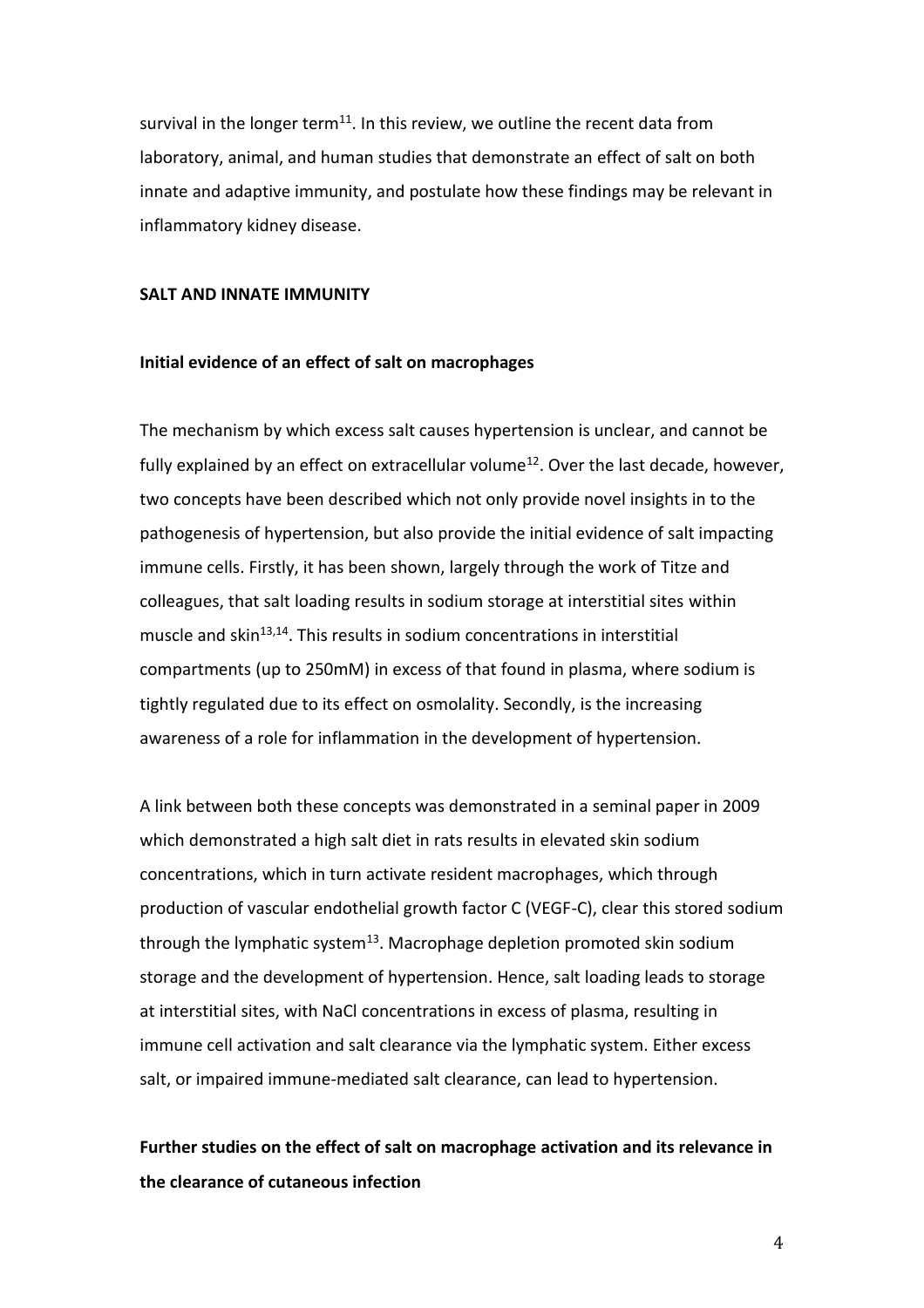Following this initial work, there have been several other studies investigating how salt affects macrophage activation. Like other cells of the immune system, macrophages display a spectrum of activation states with plasticity along this spectrum. At one end, are pro-inflammatory M1 macrophages, which secrete inflammatory cytokines IL-1, IL-6, IL-12, and TNF- $\alpha$  and activate effector T cells (Teff), and at the other end are reparative M2 macrophages which secrete antiinflammatory cytokines IL10 and TGF-β, with reduction in Teff and increase in regulatory T cell (Treg) activity<sup>15</sup>. M2 macrophage activity is important in wound healing, and experimentally, they have been shown to reduce the development of autoimmune disease<sup>16,17</sup>.

Salt has been shown to have a pro-inflammatory effect on macrophages, increasing M1 activation and reducing M2 activation (**Figure 1**) 18,19 . In cell culture, the addition of 40mM NaCl increases M1 macrophage activation and this is dependent on a signaling pathway involving p38-mitogen activated protein kinase (p38-MAPK) and the transcription factor nuclear factor of activated T-cells 5 (NFAT5; also known as tonicity-responsive enhancer binding protein, TonEBP)<sup>18</sup>. Sodium accumulates at sites of skin infection in mice and in humans, adding NaCl to cell cultures *in vitro* led to increased M1 clearance of infection, and a high salt diet in animals resulted in enhanced clearance of cutaneous leishmaniasis. By contrast, M2 activation is blunted *in vitro* in high salt culture conditions, and a high salt diet is associated with reduced wound healing and reduced M2 activity in a mouse model of peritonitis<sup>19</sup>. Unlike the salt effect on M1 macrophages, and indeed that on Th17 cells, which is dependent on NFAT5, the inhibitory salt effect on M2 macrophages is dependent on reduction in signaling through a pathway involving protein kinase B (PKB, also known as Akt) and the mammalian target of rapamycin (mTOR).

Taken together, these data on macrophage activation states and high interstitial NaCl concentrations provide an insight in to the potential evolutionary reasons for why the immune system responds to salt. Infection is associated with the creation of localised hypersalinity, which allows for local activation of pro-inflammatory cells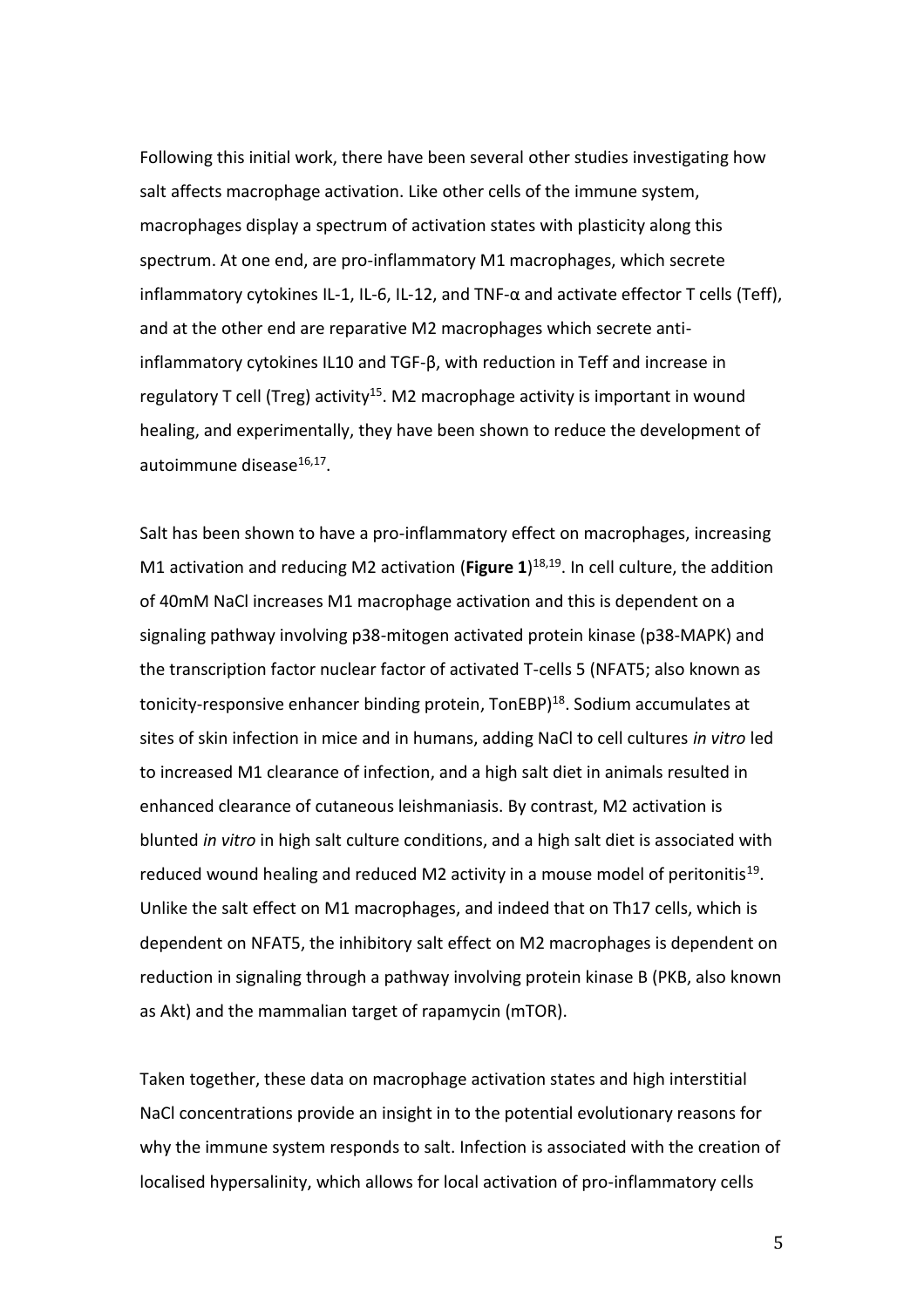whilst limiting such activation in the body more generally. A similar high salt environment is created at sites of body-environmental interface (e.g. skin, kidney/genitourinary tract) providing protection from pathogens at these locations.

## **The effect of salt on renal mononuclear phagocytes and the development of pyelonephritis**

Further evidence for this role of hypersalinity in providing protection from infection was provided in a recent study, which assessed the role of interstitial sodium concentrations on tissue resident mononuclear phagocytes (MNPs) in the kidney<sup>20</sup>. Tissue MNPs include distinct subsets of macrophages and dendritic cells. *Berry et al* demonstrated that CD14+ MNPs, a subset of MNPs with enhanced phagocytic capability, were enriched in the medulla compared to the cortex of human kidneys; this positioning was dependent on NFAT5 mediated production of the chemokines CCL2 and CX3CL1 by renal tubular epithelial cells in response to hypersalinity. Medullary CD14+ MNPs demonstrated increased phagocytosis of uropathogenic E.Coli, and phagocytic activity increased with increasing extracellular sodium concentrations in an NFAT5 dependent manner. The induction of nephrogenic diabetes insipidus (NDI) resulted in increased bacteraemia and death following intravesical uropathogenic E.Coli challenge in mice; this was interpreted as being due to disruption of the medullary renal sodium gradient. Moreover, NDI in patients, either in the setting of tolvaptan use, or as a result of sickle cell disease, is associated with increased urinary tract infection risk<sup>20</sup>. Taken together, these data demonstrate that high interstitial salt concentrations in the kidney, primarily required for water reabsorption and the maintenance of extracellular volume, also promote medullary localisation of specific subsets of MNPs, which in turn provide protection from infection. It is tempting to speculate that autoimmune kidney disease might in part arise due to the hypertonic environment found in the kidneys, created through evolution for these volume and infectious purposes.

#### **SALT AND ADAPTIVE IMMUNITY**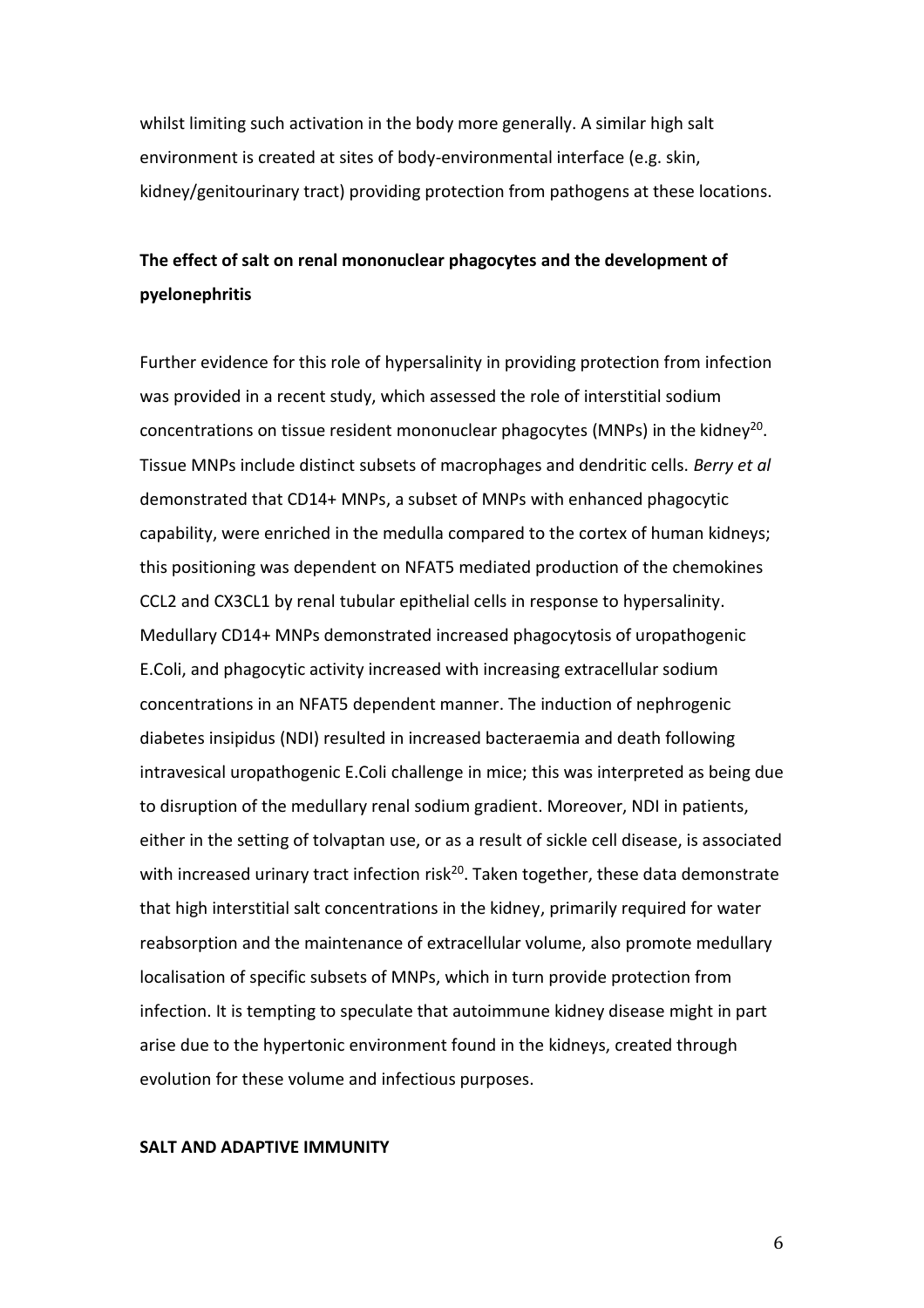## **CD4+ T cell polarization and the imbalance of Th17 cells and Treg in inflammatory kidney disease**

Antigen is presented to naïve CD4+ T cells on MHC class II (MHC-II). This is done by a select group of antigen presenting cells, including dendritic cells, macrophages, and B cells. After antigen presentation, naïve CD4+ T cells become activated and polarize towards one of a number of CD4+ T cell subsets, including Th1, Th2, Th17, and Treg cells, each of which has different effects on the immune response, in part through the cell-specific cytokines produced.

Th17 cells are pro-inflammatory, and provide protection against extracellular bacterial and fungal infections, particularly at epithelial cell surfaces<sup>21</sup>. Polarisation requires stimulation by IL-1β, IL-6, TGF-β, while full maturation requires IL-21 and IL-23. Th17 cells secrete various cytokines including IL-17, which acts on stromal cells and is important for neutrophil recruitment, and others such as IL-26 and IL-22, which act on non-immune cells, enhancing inflammation or serving to attenuate damage, depending on the tissue and environment. Tregs have opposing effects to Th17 cells. Naturally occurring and peripherally induced Tregs are characterized by expression of the transcription factor Forkhead Box P3 (FOXP3), and provide peripheral tolerance through inhibiting the function of effector CD4+ and CD8+ T cells, B cells, and cells of the innate immune system, through cell-cell contact mechanisms and release of suppressive cytokines (e.g. TGF- β, IL-10)<sup>22</sup>.

Th17 cells and Tregs both play a major role in autoimmune kidney disease and renal transplant rejection. Th17 cells are implicated in the development of both glomerular and tubulointerstitial disease in patients and animal models including ANCA-associated glomerulonephritis<sup>23,24</sup>, Lupus Nephritis<sup>25</sup>, IgA Nephropathy<sup>26</sup>, and Primary Sjögren's Syndrome associated tubulointerstitial nephritis<sup>27</sup>. Conversely, Treg activity limits inflammatory glomerular disease and autoimmune disease relapses, both clinically and in experimental models<sup>28</sup>. Furthermore, it is becoming increasingly clear that excessive Th17 and reduced Treg activity are important components in the development of acute and chronic allograft rejection<sup>29</sup>. Hence,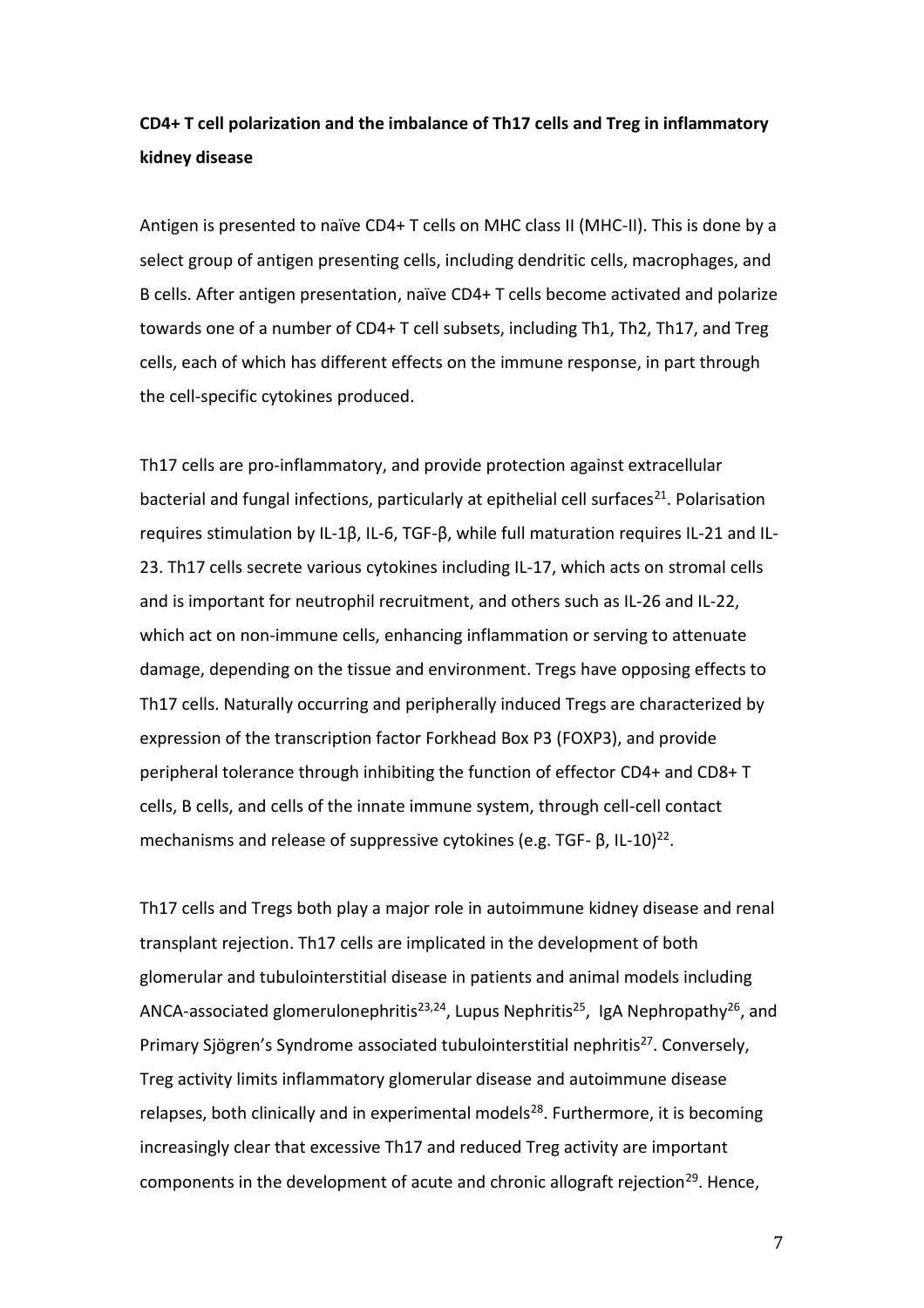excess Th17 activation and reduced Treg activity underlie a number of inflammatory kidney diseases in both the native and transplant setting. This augmented-Th17 and attenuated-Treg phenomenon is the same effect that salt has on these CD4+ T cell subtypes, as we describe below.

#### **The effect of salt on Th17 cells and the development of multiple sclerosis**

Two studies published in Nature in 2013 provided the initial evidence of an effect of salt on Th17 polarization<sup>30,31</sup>. Kleinewietfeld et al isolated naïve CD4+ T cells from healthy volunteers, and cultured these for 7 days in optimal Th17 polarising conditions in standard media and in media supplemented with varying concentrations of NaCl (0-80mM). There was a dose dependent increase in Th17 polarisation with salt up to 40mM NaCl, which provided optimal polarization and cell survival. The authors concluded on the basis of control experiments in which media was supplemented with sodium gluconate, magnesium chloride, and mannitol, that sodium, as opposed to chloride or tonicity, was mediating this pro-inflammatory effect. Further *in vitro* work showed that salt stimulation affected naïve, rather than memory CD4+ T cells, did not influence Th1 and Th2 polarisation, and not only polarized Th17 cells but also promoted a pathogenic Th17 phenotype (increased expression of IL-2, TNF-α, IL-9, and CSF2/GM-CSF). It was subsequently shown that the intracellular pathway mediating this response to hypersalinity involved upregulation of phosphorylated p38-MAPK, NFAT5, and serum- and glucocorticoidregulated kinase 1 (SGK1) (**Figure 2**). Knocking down any of these molecules resulted in a sharp reduction in salt mediated Th17 polarisation. The authors then investigated the salt effect on Th17 cells *in vivo*, in an animal model of multiple sclerosis (experimental autoimmune encephalitis; EAE), a Th17-mediated disease. A high salt diet exacerbated disease severity, and this was associated with increased Th17 cells in the central nervous system (CNS). The use of a p38-MAPK inhibitor abrogated both salt-induced Th17 CNS infiltration, and clinical markers of disease severity.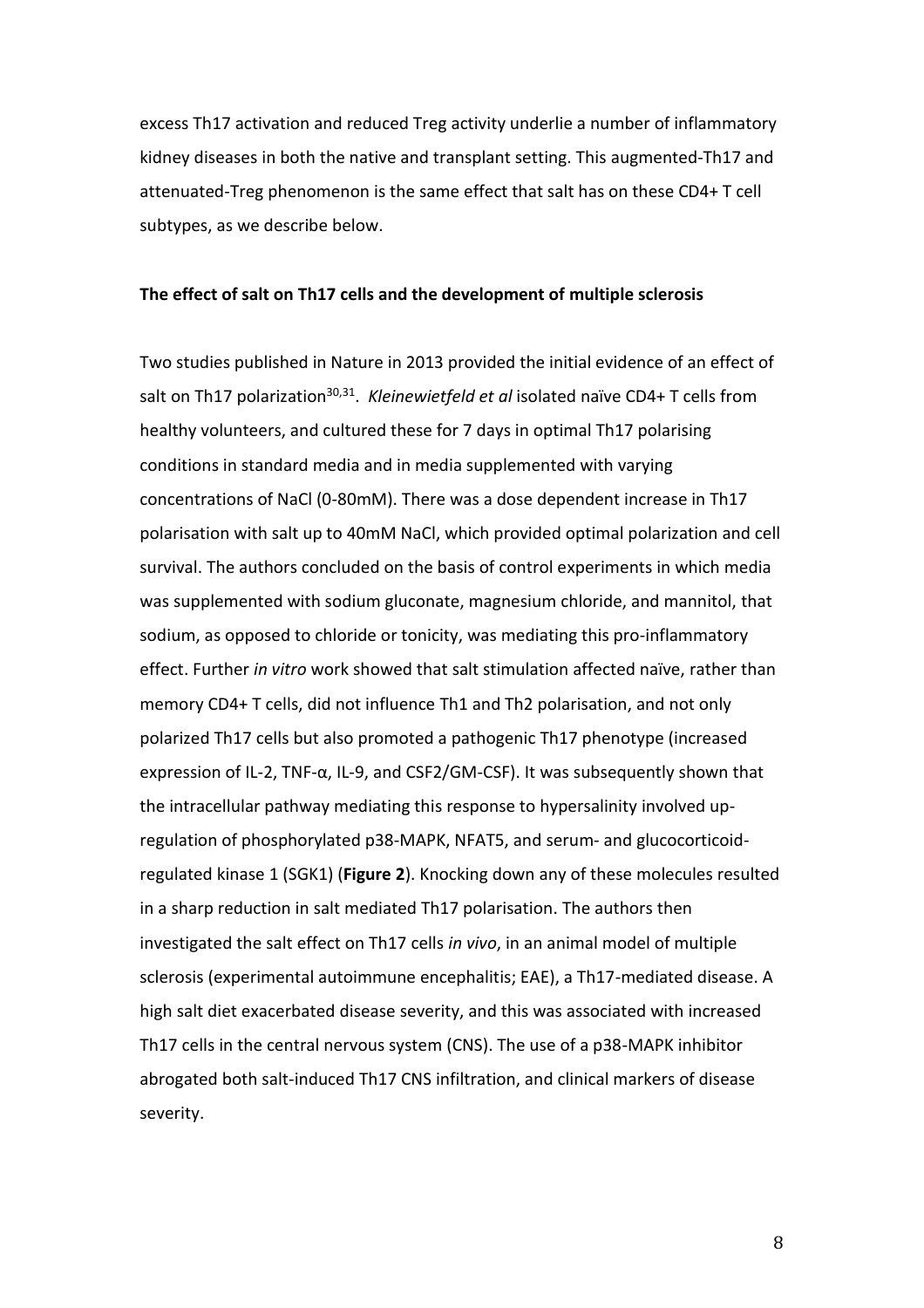*Wu et al* focused further on the role of SGK1 in salt mediated Th17 polarisation. They described the pathway downstream of SGK1, which involves phosphorylation of FOXO1 and upregulation of the main Th17 transcription factor, RAR-related orphan receptor gamma T (RORγT; **Figure 2**). They also confirmed the polarising effect of salt on Th17 cells *in vitro*, and demonstrated this Th17 polarisation was prevented in SGK1 knock out cells. They showed that a high salt diet in mice is associated with increased gut Th17 cell frequency, confirmed that a high salt diet exacerbates EAE, and showed that this was prevented in SGK1 knock out mice. Interestingly, since this initial work, the same group has demonstrated a pivotal role of SGK1 in mediating the balance between Th17 and Treg in isotonic conditions<sup>32</sup>. Taken together, these initial studies demonstrate that Th17 cell polarisation is enhanced by high salt conditions both *in vitro* and *in vivo*, that this is dependent on signaling through p38- MAPK, NFAT5 and SGK1, and that salt mediated Th17 polarisation exacerbates animal models of autoimmune disease.

#### **The effect of salt on suppressor Treg function and transplant rejection**

Given the interrelationship between Th17 cells and Tregs, and the effect of salt on Th17 polarisation, subsequent work investigated whether there was an effect of salt on Treg function, firstly *in vitro*, and then in mouse models of graft versus host disease (GVHD), colitis, and mismatched cardiac transplantation<sup>33,34</sup>. *Hernandez et al* demonstrated that addition of salt to co-culture of Tregs with effector T cells inhibited regulatory cell function in a dose dependent manner over the range 10- 40mM NaCl<sup>33</sup>. Further analysis of purified Tregs cultured under high salt conditions demonstrated that the mechanism of this loss of suppressor function was Treg shift to a Th1 phenotype with up-regulation of pro-inflammatory molecules such as IFN-γ; knock-down of IFN-γ resulted in maintenance of suppressor function. The authors demonstrated that the same pathway, increased SGK1 activity and phosphorylation of FOXO1 and FOXO3, that is involved in Th17-Treg balance in isotonic conditions, and in the polarization of Th17 in hypertonic conditions, also mediates the salt effect on Tregs. Inhibition or knock down of SGK1 resulted in recovery of suppressor function; high salt conditions increased phosphorylation of FOXO1 and FOXO3,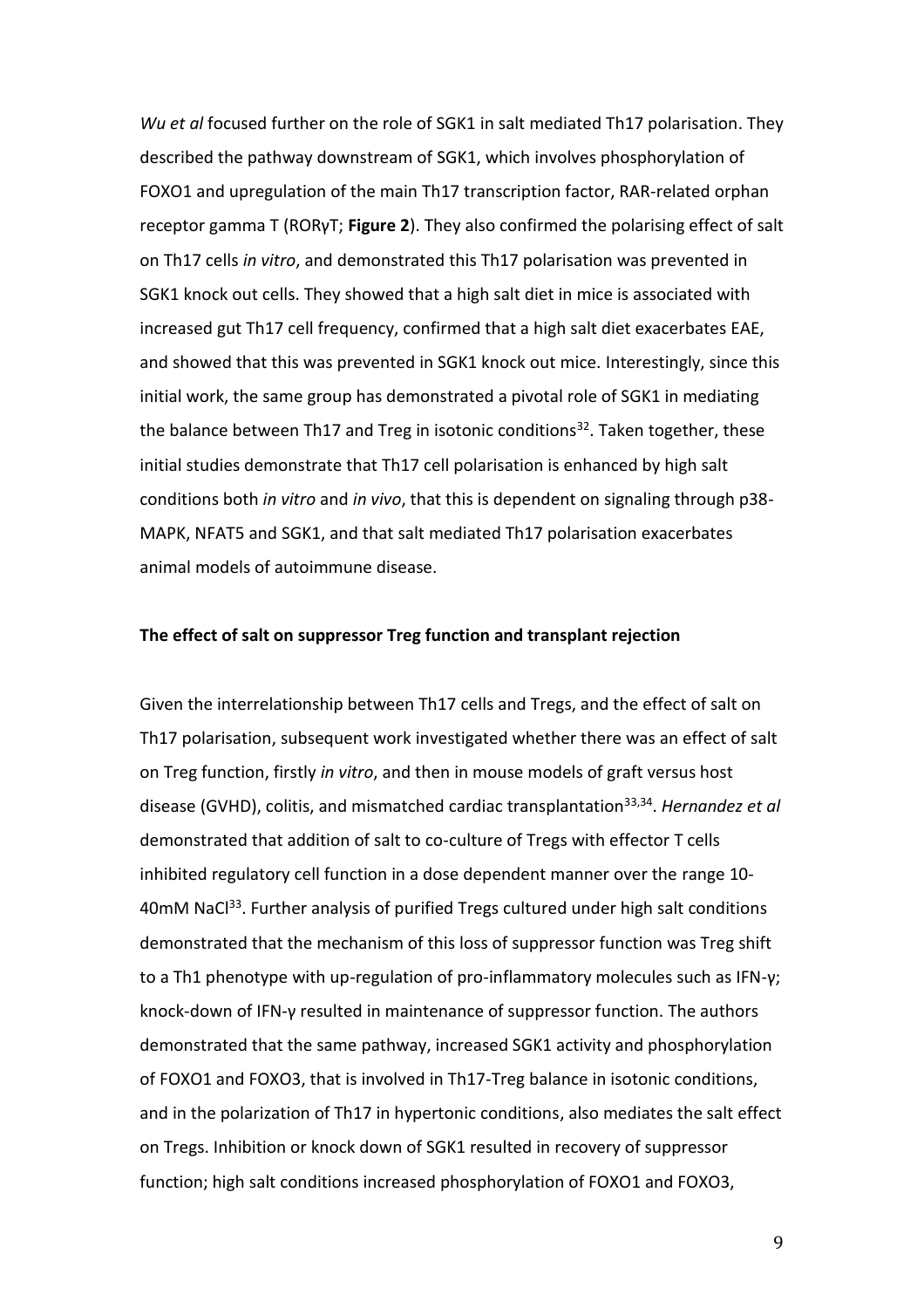which resulted in impaired stabilization of the FOXP3 locus. This inhibitory effect of salt on Treg was then confirmed *in vivo*. A high salt diet was associated with increased IFN-γ secreting Tregs in the spleen and mesenteric lymph nodes, and this was associated with increased SGK1 expression. Moreover, a high salt diet increased IFN-γ secreting Tregs and worsened disease in a mouse model of GVHD, while transfer of Tregs cultured under high salt, as opposed to standard conditions, led to exacerbation of disease in an animal model of colitis $^{33}$ .

*Safa et al* investigated the effect of high salt on the allo-immune response, using a mouse model of MHC-II mismatched cardiac transplantation, which is dependent on Treg suppressor function for graft survival<sup>34</sup>. Despite having no effect on blood pressure, a high salt diet reduced allograft survival, and this was associated with a reduction in Tregs within the transplant and the spleen. This high salt effect on rejection was abolished in SGK1 knock out mice. Together, these initial Treg studies demonstrate an inhibitory effect of salt on Treg suppressor function, which is mediated through an SGK1-FOXO1/3 pathway. High salt exacerbates animal models of autoimmune disease and worsens murine transplant rejection.

### **The effect of salt on the development of autoimmune diseases**

Subsequent studies have investigated further aspects of the effect of salt on immunity in models of multiple sclerosis (EAE), colitis, lupus nephritis, and also in the setting of the progression of acute kidney injury (AKI) to chronic kidney disease (CKD). The results of this work are summarized below.

*Animal models of multiple sclerosis*

*Wilck et al* proposed an alternative indirect *in vivo* mechanism by which a high salt affects Th17 cells and the development of EAE<sup>35</sup>. This was through alteration in the gut microbiome, and provides a link to studies which demonstrate gut derived Th17 cells traffic to, and mediate the development of extra-intestinal disease, including inflammatory kidney disease<sup>36</sup>. Salt loading inhibited the growth of lactobacillus sp.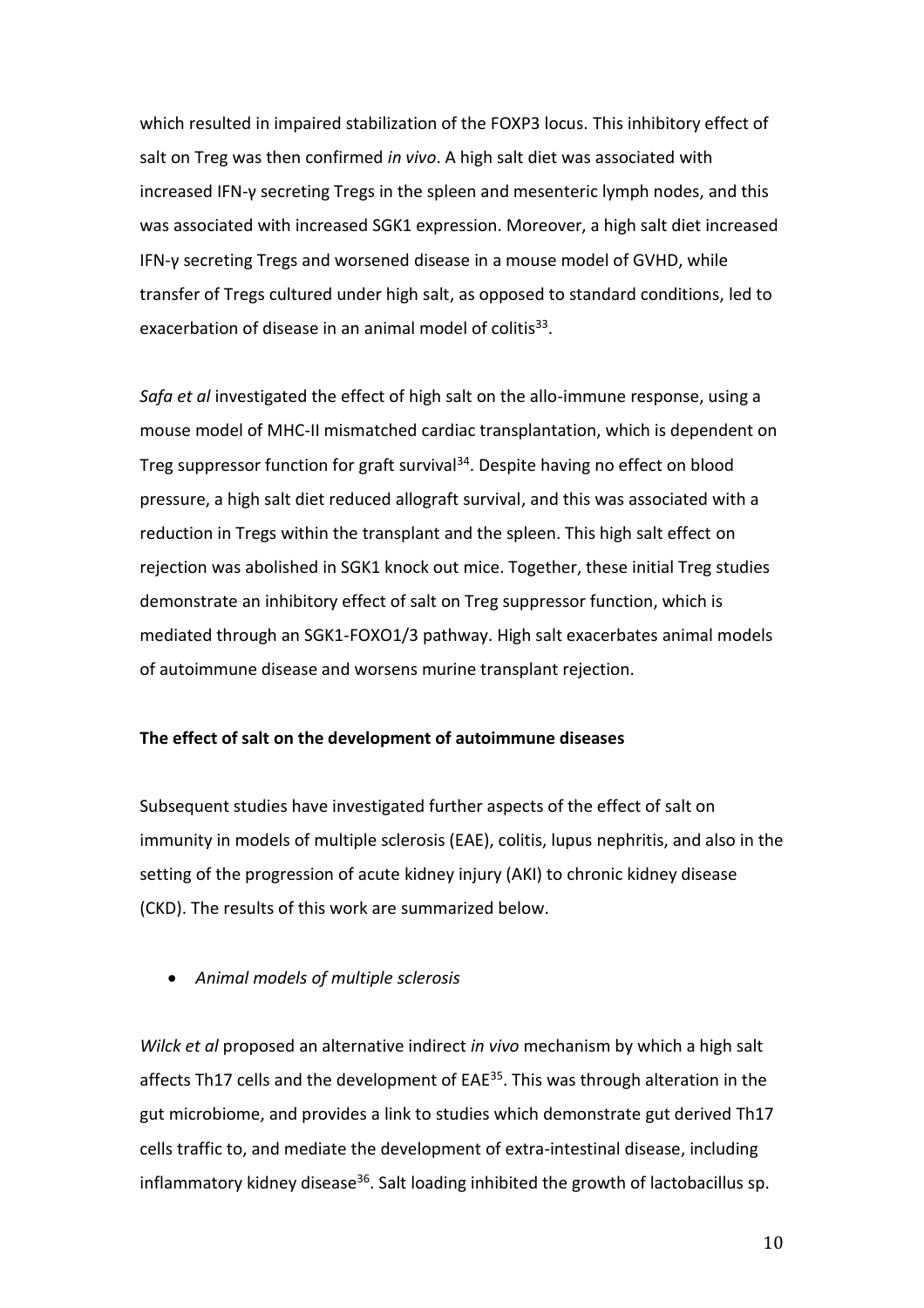*in vitro*, in mice, and in healthy human volunteers. In an EAE model, lactobacillus administration ameliorated Th17 CNS infiltration and the development of disease. The mechanism of the effect on Th17 polarisation was proposed to be due to reduced bacterial production of indole derivatives, which have previously been shown to associate with improvement in EAE. Hence, multiple extracellular cues may affect Th17 polarisation, and several pathways may mediate the pro-inflammatory salt effect *in vivo*.

*Jorg et al* investigated whether alteration of dendritic cell function occurred in response to salt and mediated the *in vitro* effects of salt on Th17 and the development of EAE<sup>37</sup>. They found no effect on dendritic cell function, suggesting the salt effect on Th17 is a direct effect on Th17 cells themselves. By contrast, *Barbaro et al* demonstrated that high salt conditions increased both macrophage and dendritic cell activation, and that co-culture of salt activated dendritic cells with T cells from salt sensitive mice led to increased pro-inflammatory cytokine production (IL-17 and IFN-γ) from CD4+ and CD8+ cells<sup>38</sup>. The intracellular pathway mediating this effect involved sodium entry in to dendritic cells through amiloride sensitive sodium channels, formation of reactive oxygen species, and the production of isolevuglandin protein adducts, with ultimately enhanced antigen presentation to T cells.

### *Animal models of inflammatory bowel disease*

Several studies have investigated the role of salt on intestinal immunity and the development of colitis, perhaps unsurprising given the abundance of Th17 cells within the gut<sup>33,39,40</sup>. In these studies, salt loading of mice without disease results in increased gut Th17 cells and reduced Treg suppressor function. This is associated with increased SGK1 expression, increased gut permeability and histological features of inflammation. High salt has also been shown to worsen mouse models of inflammatory bowel disease, associated with increased gut IL-17. One study investigated the source of this IL-17 and demonstrated that salt not only affects CD4+ T cells, but also innate lymphoid cells (ILCs), in particular ILC3, the innate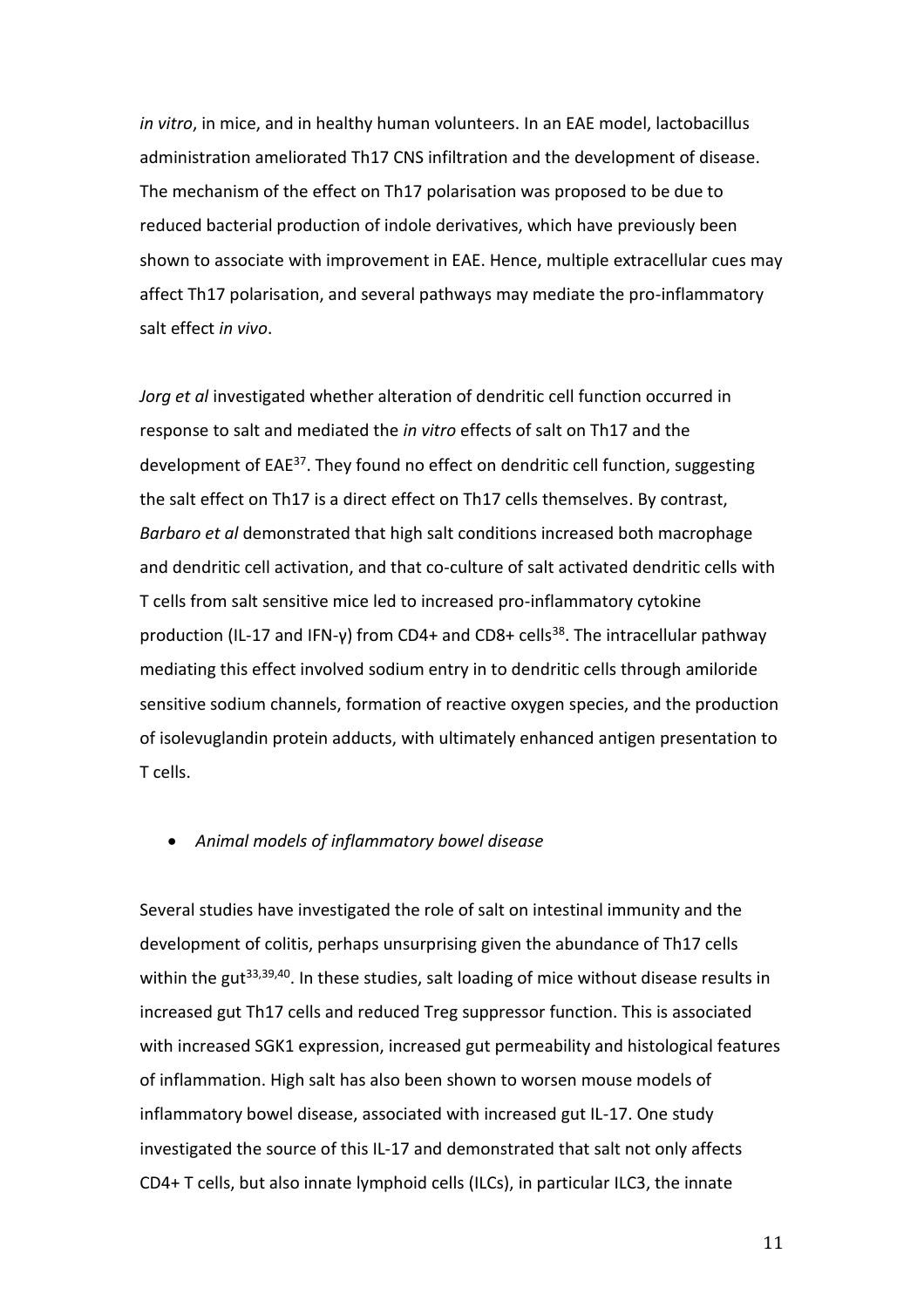lymphoid equivalent of Th17 cells<sup>40</sup>. Indeed, RAG knock out (i.e. lymphocyte deplete) mice still get IL-17 mediated gut inflammation in response to a high salt diet, highlighting that salt promotes IL-17 production from multiple immune cells.

*Animal models of Systemic Lupus Erythematosus (SLE)*

Elevated salt concentrations *in vitro* have been shown to increase follicular helper T cell (Tfh) polarisation, and a high salt diet worsens lupus features in an animal model<sup>41</sup>. A further study demonstrated that a high salt diet leads to exacerbated experimental lupus nephritis, with more significant disease on histology, increased proteinuria and worse survival<sup>42</sup>. This was associated with increased Th17 and Th1 cells in the spleen, and reduced Tregs. The salt response of isolated CD4+ T cells from patients with SLE was then analysed; Th17 cell polarization increased with anti-CD3 and anti-CD28 stimulation in the presence of NaCl. This, as in healthy volunteers, was abrogated by the addition of an SGK1 inhibitor. Of note, high salt conditions don't promote increased polarization of naïve T cells to Th1 cells *in vitro*, under Th1 polarising conditions<sup>43</sup>, but this and other studies have shown a high salt diet does promote a Th1 phenotype *in vivo*42,43. This may reflect CD4+ T cell plasticity, with Th17 cells or Tregs developing a pro-inflammatory Th1 phenotype with expression of IFN-γ in response to high salt conditions.

*Animal models of acute kidney injury*

Acute Kidney Injury (AKI), particularly if recurrent, can lead to CKD, and high salt has been shown to increase the progression of AKI to CKD in animal models<sup>44</sup>. The mechanism behind this phenomenon is unclear, but has been proposed to be immune mediated as immunosuppression with mycophenolate mofetil abrogates the salt effect. More recent work has demonstrated that Th17 cells mediate interstitial inflammation in AKI; salt loading worsened Th17 mediated inflammation and this resulted in more significant CKD<sup>45</sup>. This was prevented by angiotensin receptor blockade, which was shown *in vitro* to directly affect Th17 cells.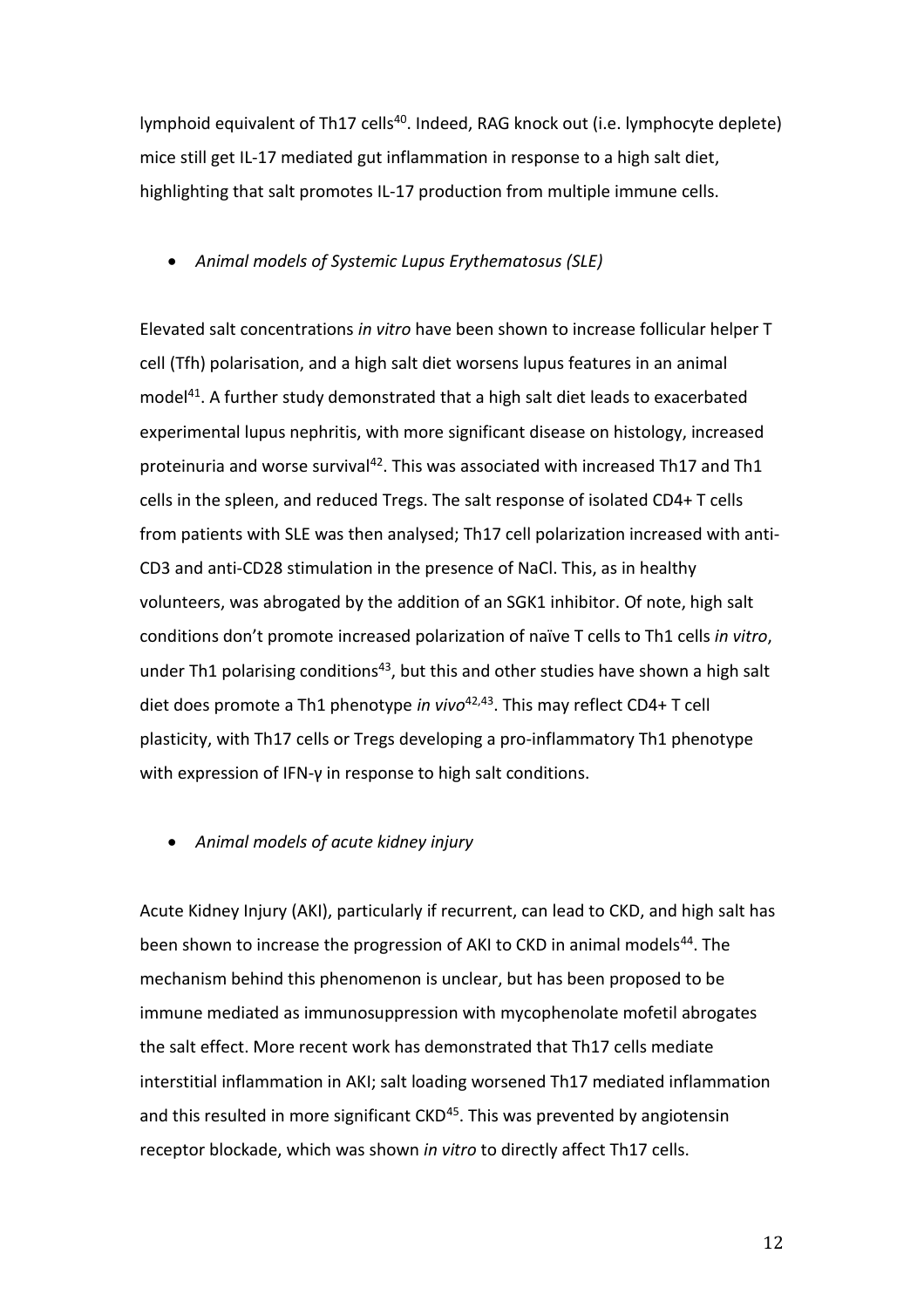#### **Human studies of dietary salt modification and their effect on Th17-Treg balance**

Given the growing body of laboratory and animal work that have demonstrated a polarising effect of salt on diverse immune cells (summarised in **Table 1**), using dietary modifications to limit salt intake in the management of patients with autoimmune disease provides an intriguing and potentially beneficial, low-cost, therapeutic avenue. Initial interventional studies have investigated the effect of changing salt intake on the immune response, in healthy volunteers and in patients with autoimmune disease. The results of these studies are outlined in **Table 2.** Together, these demonstrate dietary salt modification may be used to modulate the immune response to varying degrees, but whether this translates to changes in clinical outcomes, is yet to be determined. Moreover, where salt exerts its proinflammatory effect on immune cells *in vivo* is unknown.

#### **CONCLUSION**

The immune system consists of opposing pro-inflammatory and anti-inflammatory cells. Salt affects the activity of multiple cells of both innate and adaptive immunity, promoting predominantly pro-inflammatory subtypes. *In vitro*, salt increases activation of M1 macrophages and Th17 cells, whereas it suppresses M2 macrophage and Treg function. Intracellular molecules that mediate this effect include NFAT5 and SGK1. The *in vivo* consequences of hypersalinity are increased clearance of infection, but also the development of autoimmune disease. Whether dietary salt manipulation may be used as an adjunctive therapy in inflammatory kidney diseases or transplantation remains to be investigated.

### **FIGURE LEGENDS**

**Figure 1**: The effect of salt on M1 and M2 macrophage polarisation and the intracellular pathways involved

**Figure 2**: Intracellular pathways involved in salt induced Th17 polarisation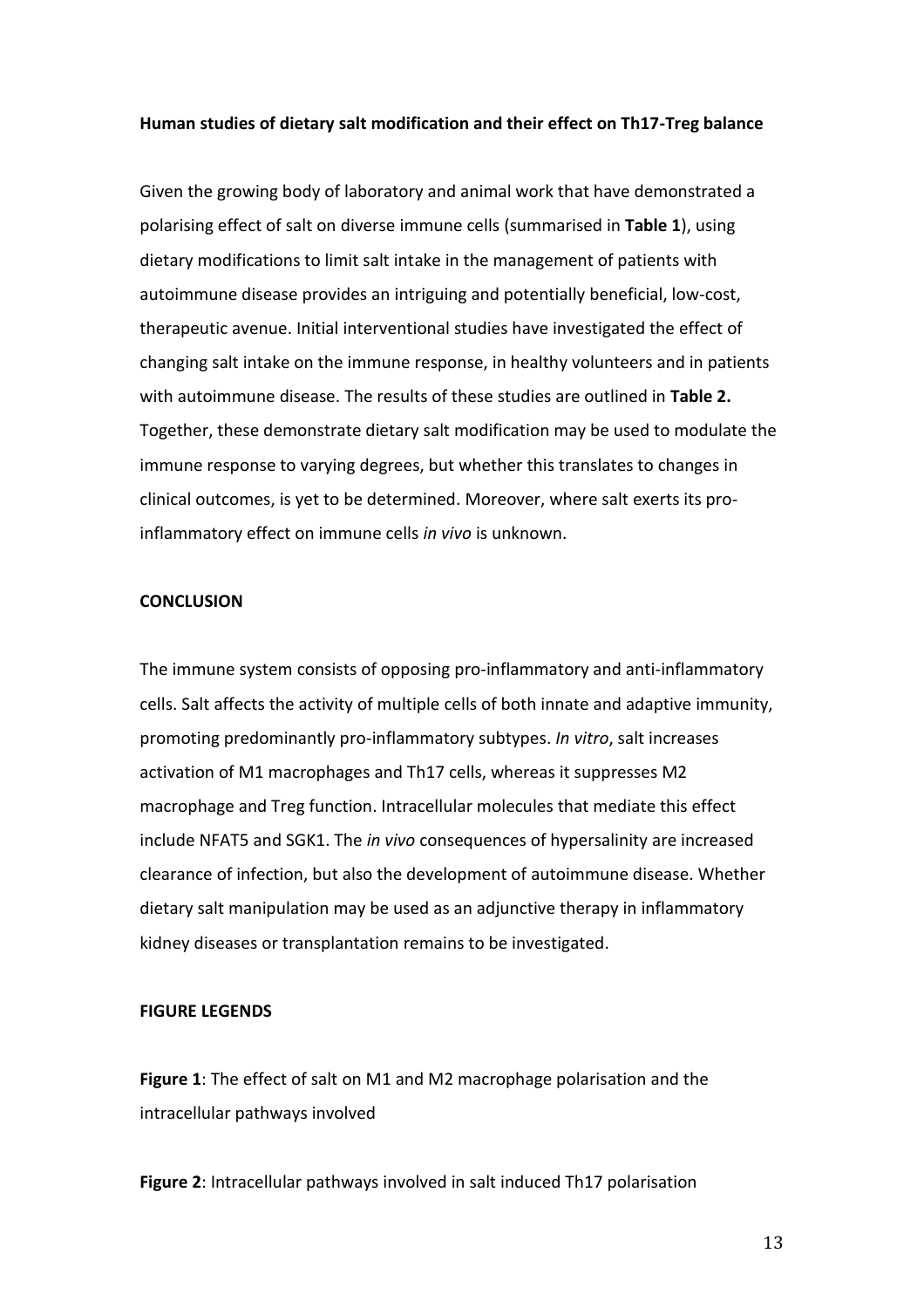## **TABLES**

**Table 1:** Summary of the known effects of salt on immune cell function, the intracellular pathways involved, and the *in vivo* clinical consequences of the high salt effect

| <b>Cell type</b>              | <b>Salt Effect</b>            | <b>Intracellular signaling</b> | <b>Clinical consequences of high salt</b> |  |  |  |
|-------------------------------|-------------------------------|--------------------------------|-------------------------------------------|--|--|--|
|                               |                               | molecules and pathways         | effect in vivo                            |  |  |  |
|                               |                               | mediating salt effect          |                                           |  |  |  |
| <b>INNATE IMMUNE SYSTEM</b>   |                               |                                |                                           |  |  |  |
| M1 Macrophage <sup>18</sup>   | Activation                    | p38-MAPK, NFAT5                | Enhanced clearance of cutaneous           |  |  |  |
|                               |                               |                                | infection                                 |  |  |  |
| M2 Macrophage <sup>19</sup>   | Inhibition                    | Akt, mTOR                      | Reduced wound healing                     |  |  |  |
| Monocytes <sup>46</sup>       | Expansion of CD14++CD16+      | Formation of reactive          | Renal hypoxia and inflammation            |  |  |  |
|                               | (intermediate) monocytes      | oxygen species                 |                                           |  |  |  |
| Tissue resident               | Increased phagocytic activity | NFAT5                          | Protection against pyelonephritis         |  |  |  |
| mononuclear phagocytes        | of CD14+ MNPs                 |                                |                                           |  |  |  |
| $(MNPS)^{20}$                 |                               |                                |                                           |  |  |  |
| Dendritic Cell <sup>38</sup>  | Activation                    | NADPH Oxidase (reactive        | Hypertension                              |  |  |  |
|                               |                               | oxygen species formation),     |                                           |  |  |  |
|                               |                               | formation of isolevuglandin    |                                           |  |  |  |
|                               |                               | protein adducts                |                                           |  |  |  |
| Neutrophils <sup>40</sup>     | Activation as a consequence   | Unknown                        | Exacerbated gut inflammation              |  |  |  |
|                               | of increased IL-23 production |                                |                                           |  |  |  |
|                               | (direct effect unknown)       |                                |                                           |  |  |  |
| Innate lymphoid cells         | Activation of ILC3            | Unknown                        | Exacerbated gut inflammation              |  |  |  |
| $(ILC)^{40}$                  |                               |                                |                                           |  |  |  |
| <b>ADAPTIVE IMMUNE SYSTEM</b> |                               |                                |                                           |  |  |  |
| Th1730, 31, 39, 40, 42, 45    | Activation                    | p38-MAPK, NFAT5, SGK1,         | Exacerbated EAE, colitis, and lupus       |  |  |  |
|                               |                               | FOXO1                          | nephritis. Increased progression          |  |  |  |
|                               |                               |                                | AKI to CKD.                               |  |  |  |
| $Treq^{33,34}$                | Inhibition                    | SGK1, FOXO1/3                  | Exacerbated transplant rejection,         |  |  |  |
|                               |                               |                                | EAE.                                      |  |  |  |
| $Th1^{42}$                    | Increased activity in vivo,   | N/A                            | Exacerbated lupus nephritis               |  |  |  |
|                               | possibly conversion from      |                                |                                           |  |  |  |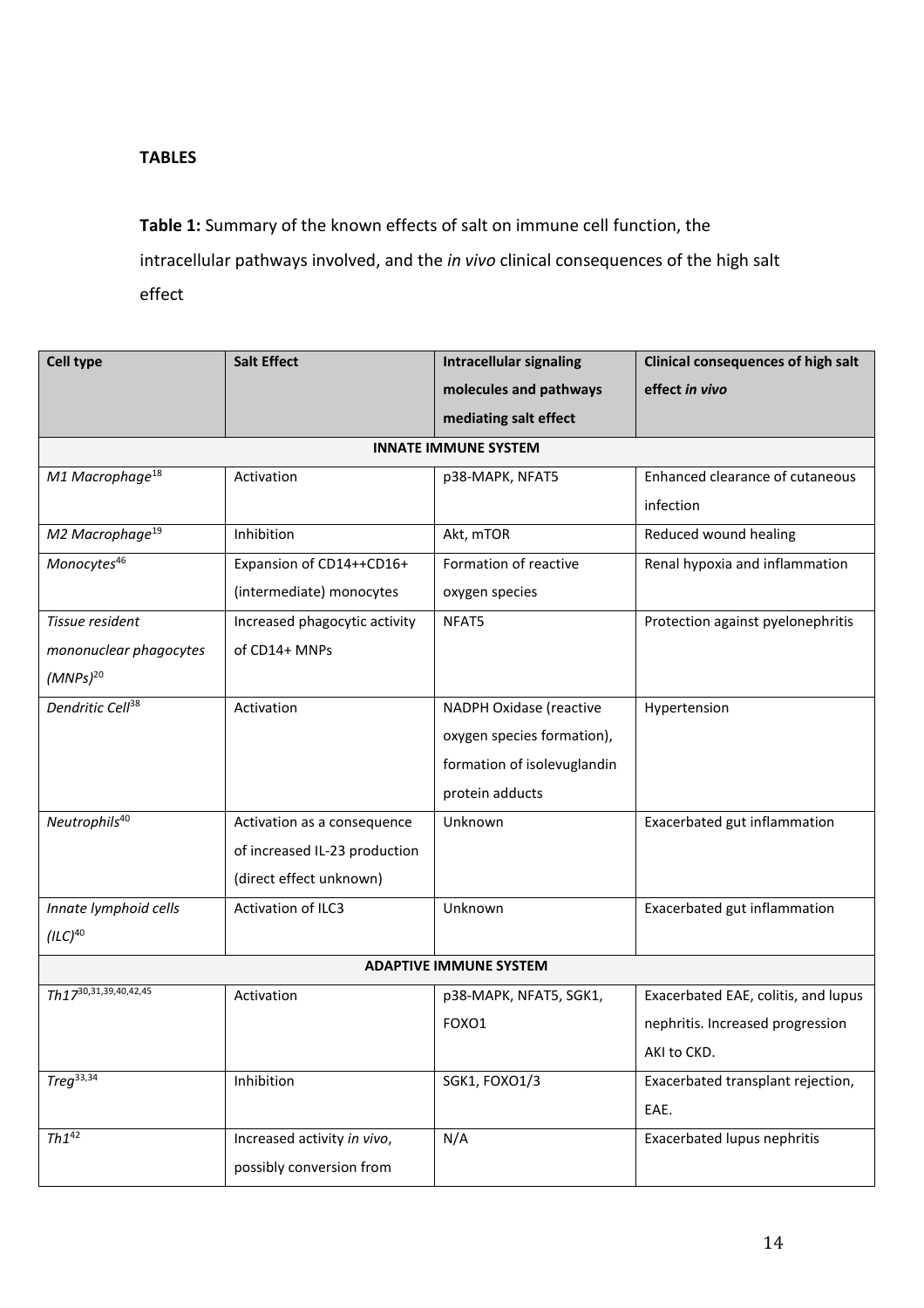|                            | Th17 or Treg (no direct effect<br>in vitro)                                                                                   |         |                        |
|----------------------------|-------------------------------------------------------------------------------------------------------------------------------|---------|------------------------|
| Th2                        | No effect <sup>30</sup>                                                                                                       | N/A     | N/A                    |
| $Tfh^{41}$                 | TET <sub>2</sub><br>Activation                                                                                                |         | <b>Exacerbated SLE</b> |
| $CD8+T$ cell <sup>38</sup> | Increased IFN-γ and IL-17<br>from CD8+ cells from salt<br>sensitive mice when cultured<br>with salt primed dendritic<br>cells | Unknown | Unknown                |
| <b>B</b> cells             | Unknown                                                                                                                       | Unknown | Unknown                |

# **Table 2**: Summary of studies investigating the immunological effects of dietary salt modification in healthy human volunteers and in patients with autoimmune disease

| <b>Study Reference</b>         | <b>Subjects</b>  | <b>Dietary Modification</b>                  | <b>Main results</b>                       |
|--------------------------------|------------------|----------------------------------------------|-------------------------------------------|
|                                | included         |                                              |                                           |
| Zhou et al, 2013 <sup>46</sup> | Healthy          | 3-day run in on normal diet, then fixed      | Increase in CD14++CD16+ (intermediate)    |
|                                | volunteers       | daily salt intake of 15g (high salt) for 7   | monocytes; decrease in CD14++CD16-        |
|                                | $(n=20)$         | days, then 5g (low salt) for 7 days. Food    | (classical) and CD14+CD16++ (non-         |
|                                |                  | provided to subjects.                        | classical) monocytes with high salt       |
|                                |                  |                                              | intake.                                   |
| Yi et al, $2015^{47}$ (part    | Healthy          | Fixed daily salt intake of 12g, 9g, then 6g  | Serum cytokines analyzed after each       |
| of Mars flight                 | volunteers (n=6) | for 1-2 months, then reverted back to        | intervention period: increased pro-       |
| simulation study)              |                  | 12g for 1 month. Food provided to            | inflammatory cytokines (IL-6 and IL-23)   |
|                                |                  | subjects.                                    | and reduced anti-inflammatory             |
|                                |                  |                                              | cytokines (IL-10) with high salt intake   |
|                                |                  |                                              |                                           |
| Luo et al, 2016 <sup>48</sup>  | Healthy          | 3-day run in on normal diet, then fixed      | T cell subset analysis: increased Th17    |
|                                | volunteers       | daily salt intake of 15g (high salt) for 7   | and reduced Treg populations with high    |
|                                | $(n=15)$         | days, then 5g (low salt) for 7 days. Food    | salt intake. Associated with increased    |
|                                |                  | provided to subjects.                        | expression of NFAT5 and SGK1.             |
|                                |                  |                                              |                                           |
| Wen et al, 2016 <sup>49</sup>  | Healthy          | Fixed daily salt intake of 3g (low salt) for | Serum IL17 and PBMC IL17 mRNA             |
|                                | volunteers       | 7 days, then 7 days high salt (18g), then    | increased with high salt. Associated with |
|                                | $(n=49)$         | 7 days high salt (18g) plus potassium        | increased SGK1. High salt effect          |
|                                |                  | supplementation (4.5g KCl; 60mmol K)         | abolished with potassium                  |
|                                |                  |                                              | supplementation of diet.                  |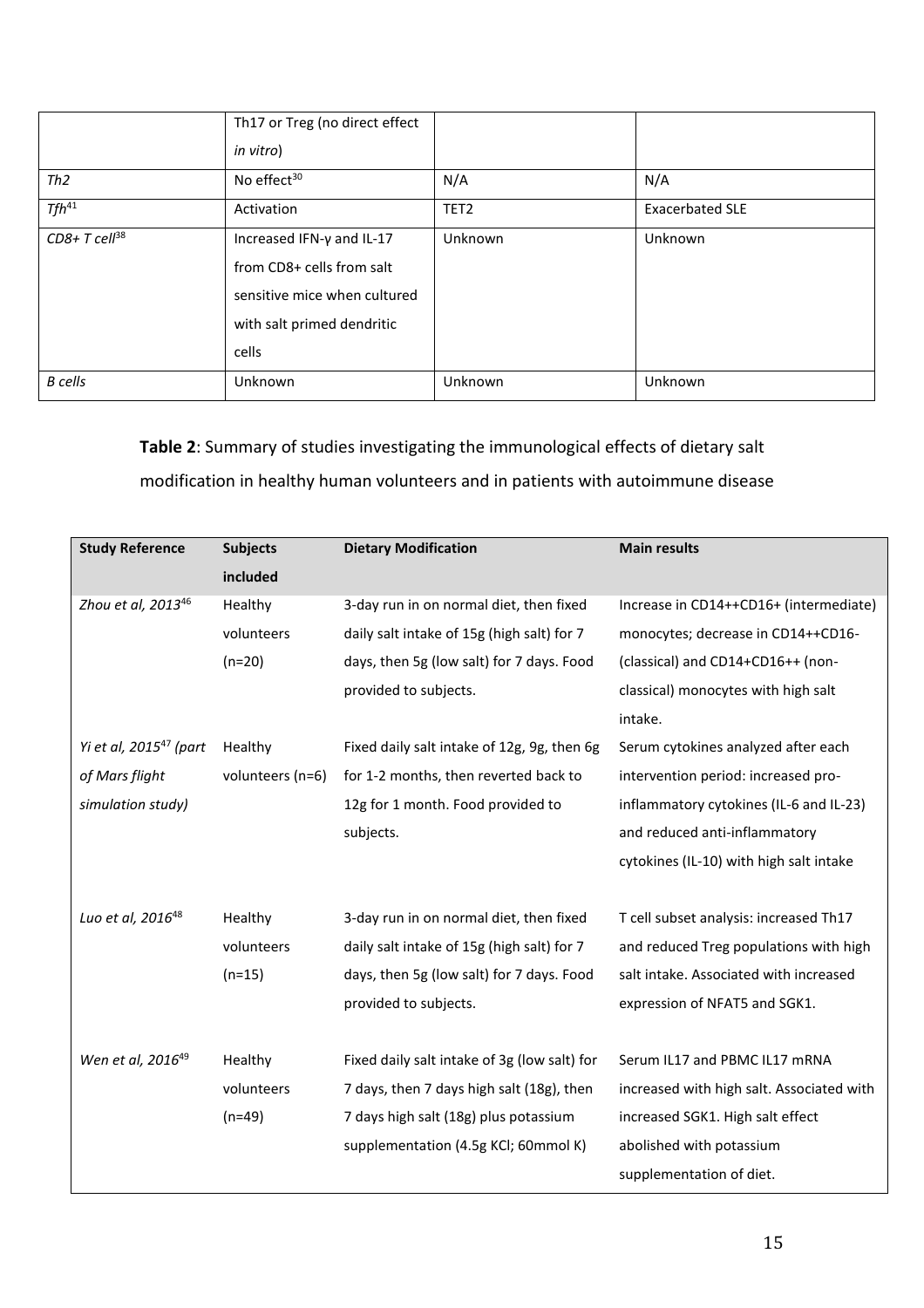| Scrivo et al, 2017 <sup>50</sup> | Patients with    | Dietary counseling used to limit daily salt | RA patients: no effect in Th17 or Treg    |
|----------------------------------|------------------|---------------------------------------------|-------------------------------------------|
|                                  | rheumatoid       | intake to 5g for 3 weeks. Then reverted     | subsets. SLE patients: increase in Treg   |
|                                  | arthritis (RA;   | back to standard diet for 2 weeks. 24-      | after salt restriction; no effect on Th17 |
|                                  | $n=15$ ) and SLE | hour urine Na measurement used to           | cells                                     |
|                                  | (n=15)           | assess adherence to diet.                   |                                           |
|                                  |                  |                                             |                                           |

#### **REFERENCES**

- 1. Powles, J. *et al.* Global, regional and national sodium intakes in 1990 and 2010: a systematic analysis of 24 h urinary sodium excretion and dietary surveys worldwide. *BMJ Open* **3,** e003733 (2013).
- 2. Intersalt: an international study of electrolyte excretion and blood pressure. Results for 24 hour urinary sodium and potassium excretion. Intersalt Cooperative Research Group. *BMJ* **297,** 319–328 (1988).
- 3. Sacks, F. M. *et al.* Effects on blood pressure of reduced dietary sodium and the Dietary Approaches to Stop Hypertension (DASH) diet. DASH-Sodium Collaborative Research Group. *N. Engl. J. Med.* **344,** 3–10 (2001).
- 4. Whelton, P. K. *et al.* Sodium, blood pressure, and cardiovascular disease: further evidence supporting the American Heart Association sodium reduction recommendations. *Circulation* **126,** 2880–2889 (2012).
- 5. Smyth, A. *et al.* Sodium intake and renal outcomes: a systematic review. *Am. J. Hypertens.* **27,** 1277–1284 (2014).
- 6. Joossens, J. V. *et al.* Dietary salt, nitrate and stomach cancer mortality in 24 countries. European Cancer Prevention (ECP) and the INTERSALT Cooperative Research Group. *Int. J. Epidemiol.* **25,** 494–504 (1996).
- 7. Lanaspa, M. A. *et al.* High salt intake causes leptin resistance and obesity in mice by stimulating endogenous fructose production and metabolism. *Proc. Natl. Acad. Sci. U. S. A.* **115,** 3138–3143 (2018).
- 8. Sundström, B., Johansson, I. & Rantapää-Dahlqvist, S. Interaction between dietary sodium and smoking increases the risk for rheumatoid arthritis: results from a nested case-control study. *Rheumatol. Oxf. Engl.* **54,** 487–493 (2015).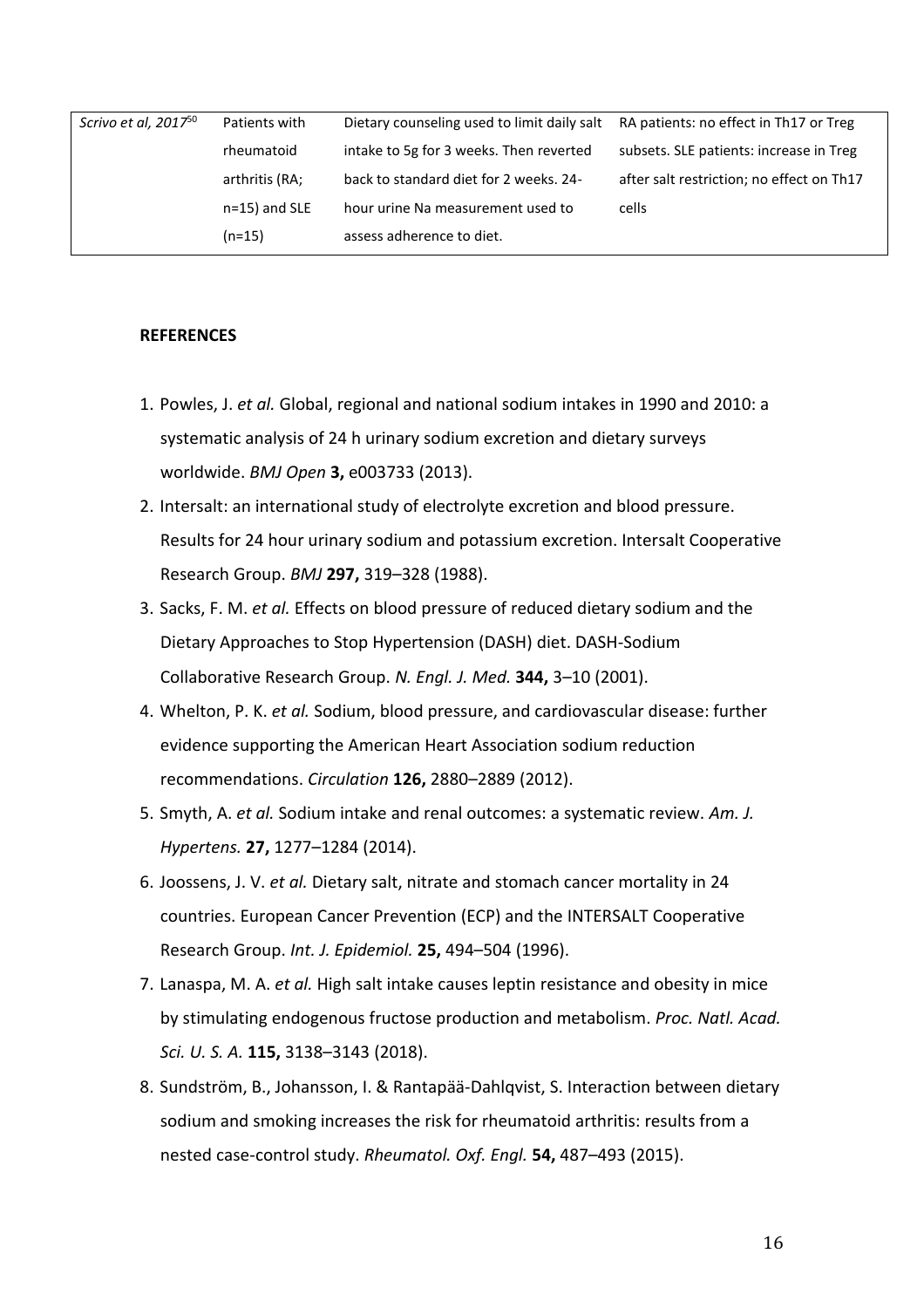- 9. Farez, M. F., Fiol, M. P., Gaitán, M. I., Quintana, F. J. & Correale, J. Sodium intake is associated with increased disease activity in multiple sclerosis. *J. Neurol. Neurosurg. Psychiatry* **86,** 26–31 (2015).
- 10. Adwaney, A., Randall, D. W., Blunden, M. J., Prowle, J. R. & Kirwan, C. J. Perioperative Plasma-Lyte use reduces the incidence of renal replacement therapy and hyperkalaemia following renal transplantation when compared with 0.9% saline: a retrospective cohort study. *Clin. Kidney J.* **10,** 838–844 (2017).
- 11. Osté, M. C. J. *et al.* Dietary Approach to Stop Hypertension (DASH) diet and risk of renal function decline and all-cause mortality in renal transplant recipients. *Am. J. Transplant. Off. J. Am. Soc. Transplant. Am. Soc. Transpl. Surg.* (2018). doi:10.1111/ajt.14707
- 12. Wenzel, U. O., Bode, M., Kurts, C. & Ehmke, H. Salt, inflammation, IL-17 and hypertension. *Br. J. Pharmacol.* (2018). doi:10.1111/bph.14359
- 13. Machnik, A. *et al.* Macrophages regulate salt-dependent volume and blood pressure by a vascular endothelial growth factor-C-dependent buffering mechanism. *Nat. Med.* **15,** 545–552 (2009).
- 14. Kopp, C. *et al.* 23Na magnetic resonance imaging-determined tissue sodium in healthy subjects and hypertensive patients. *Hypertens. Dallas Tex 1979* **61,** 635–640 (2013).
- 15. Sica, A. & Mantovani, A. Macrophage plasticity and polarization: in vivo veritas. *J. Clin. Invest.* **122,** 787–795 (2012).
- 16. Jiang, H.-R. *et al.* IL-33 attenuates EAE by suppressing IL-17 and IFN-γ production and inducing alternatively activated macrophages. *Eur. J. Immunol.* **42,** 1804–1814 (2012).
- 17. Parsa, R. *et al.* Adoptive transfer of immunomodulatory M2 macrophages prevents type 1 diabetes in NOD mice. *Diabetes* **61,** 2881–2892 (2012).
- 18. Jantsch, J. *et al.* Cutaneous Na+ storage strengthens the antimicrobial barrier function of the skin and boosts macrophage-driven host defense. *Cell Metab.* **21,** 493–501 (2015).
- 19. Binger, K. J. *et al.* High salt reduces the activation of IL-4– and IL-13– stimulated macrophages. *J. Clin. Invest.* **125,** 4223–4238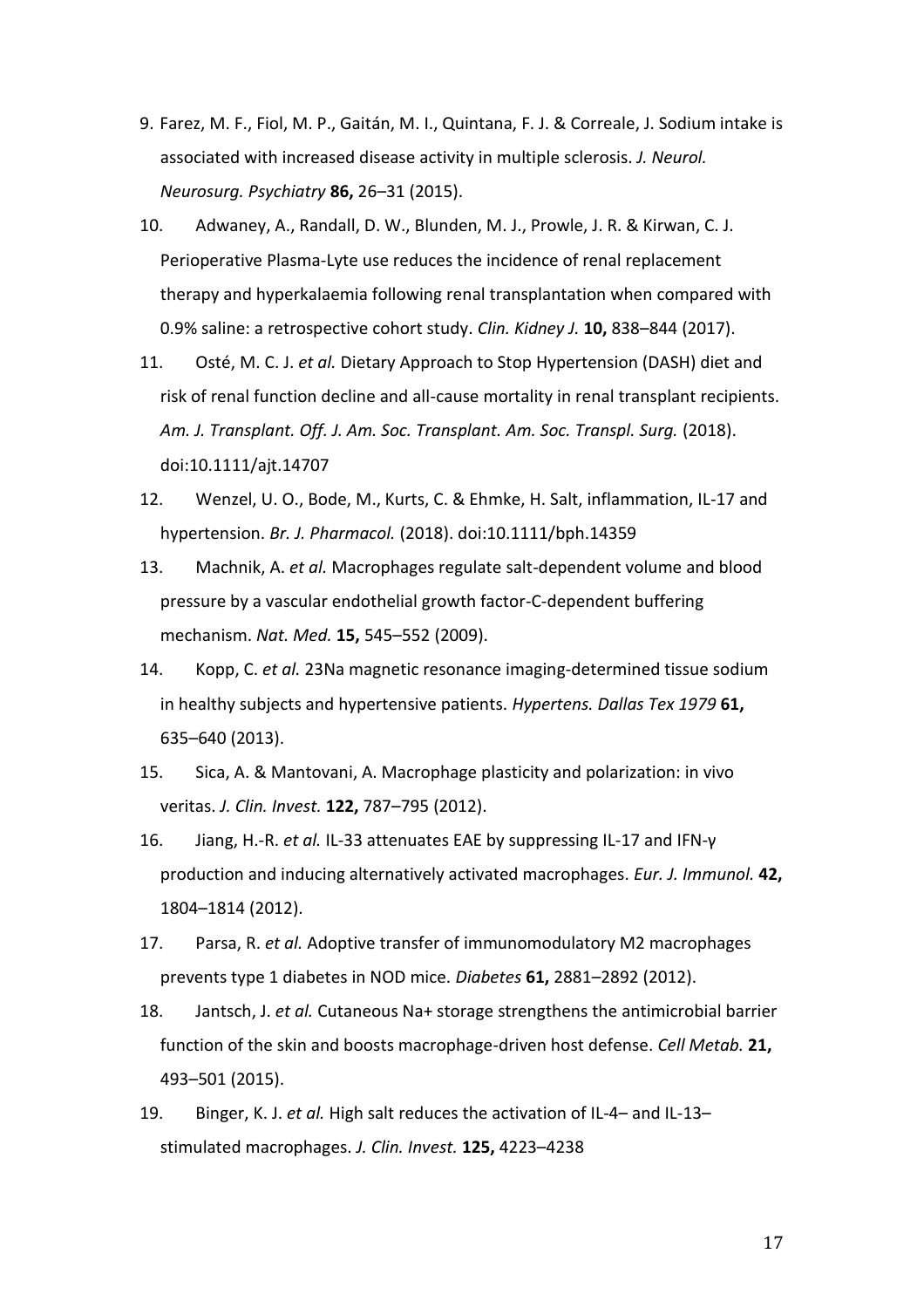- 20. Berry, M. R. *et al.* Renal Sodium Gradient Orchestrates a Dynamic Antibacterial Defense Zone. *Cell* **170,** 860-874.e19 (2017).
- 21. Gaffen, S. L., Jain, R., Garg, A. V. & Cua, D. J. The IL-23-IL-17 immune axis: from mechanisms to therapeutic testing. *Nat. Rev. Immunol.* **14,** 585–600 (2014).
- 22. Kleinewietfeld, M. & Hafler, D. A. The plasticity of human Treg and Th17 cells and its role in autoimmunity. *Semin. Immunol.* **25,** 305–312 (2013).
- 23. Gan, P.-Y. *et al.* Th17 cells promote autoimmune anti-myeloperoxidase glomerulonephritis. *J. Am. Soc. Nephrol. JASN* **21,** 925–931 (2010).
- 24. Nogueira, E. *et al.* Serum IL-17 and IL-23 levels and autoantigen-specific Th17 cells are elevated in patients with ANCA-associated vasculitis. *Nephrol. Dial. Transplant. Off. Publ. Eur. Dial. Transpl. Assoc. - Eur. Ren. Assoc.* **25,** 2209–2217 (2010).
- 25. Rother, N. & van der Vlag, J. Disturbed T Cell Signaling and Altered Th17 and Regulatory T Cell Subsets in the Pathogenesis of Systemic Lupus Erythematosus. *Front. Immunol.* **6,** 610 (2015).
- 26. Peng, Z. *et al.* Increased number of Th22 cells and correlation with Th17 cells in peripheral blood of patients with IgA nephropathy. *Hum. Immunol.* **74,** 1586– 1591 (2013).
- 27. Evans, R., Zdebik, A., Ciurtin, C. & Walsh, S. B. Renal involvement in primary Sjögren's syndrome. *Rheumatol. Oxf. Engl.* (2015). doi:10.1093/rheumatology/kev223
- 28. Paust, H.-J. *et al.* CXCR3+ Regulatory T Cells Control TH1 Responses in Crescentic GN. *J. Am. Soc. Nephrol. JASN* **27,** 1933–1942 (2016).
- 29. Sullivan, J. A., Adams, A. B. & Burlingham, W. J. The emerging role of TH17 cells in organ transplantation. *Transplantation* **97,** 483–489 (2014).
- 30. Kleinewietfeld, M. *et al.* Sodium Chloride Drives Autoimmune Disease by the Induction of Pathogenic Th17 Cells. *Nature* **496,** 518–522 (2013).
- 31. Wu, C. *et al.* Induction of pathogenic TH17 cells by inducible salt-sensing kinase SGK1. *Nature* **496,** 513–517 (2013).
- 32. Wu, C. *et al.* SGK1 Governs the Reciprocal Development of Th17 and Regulatory T Cells. *Cell Rep.* **22,** 653–665 (2018).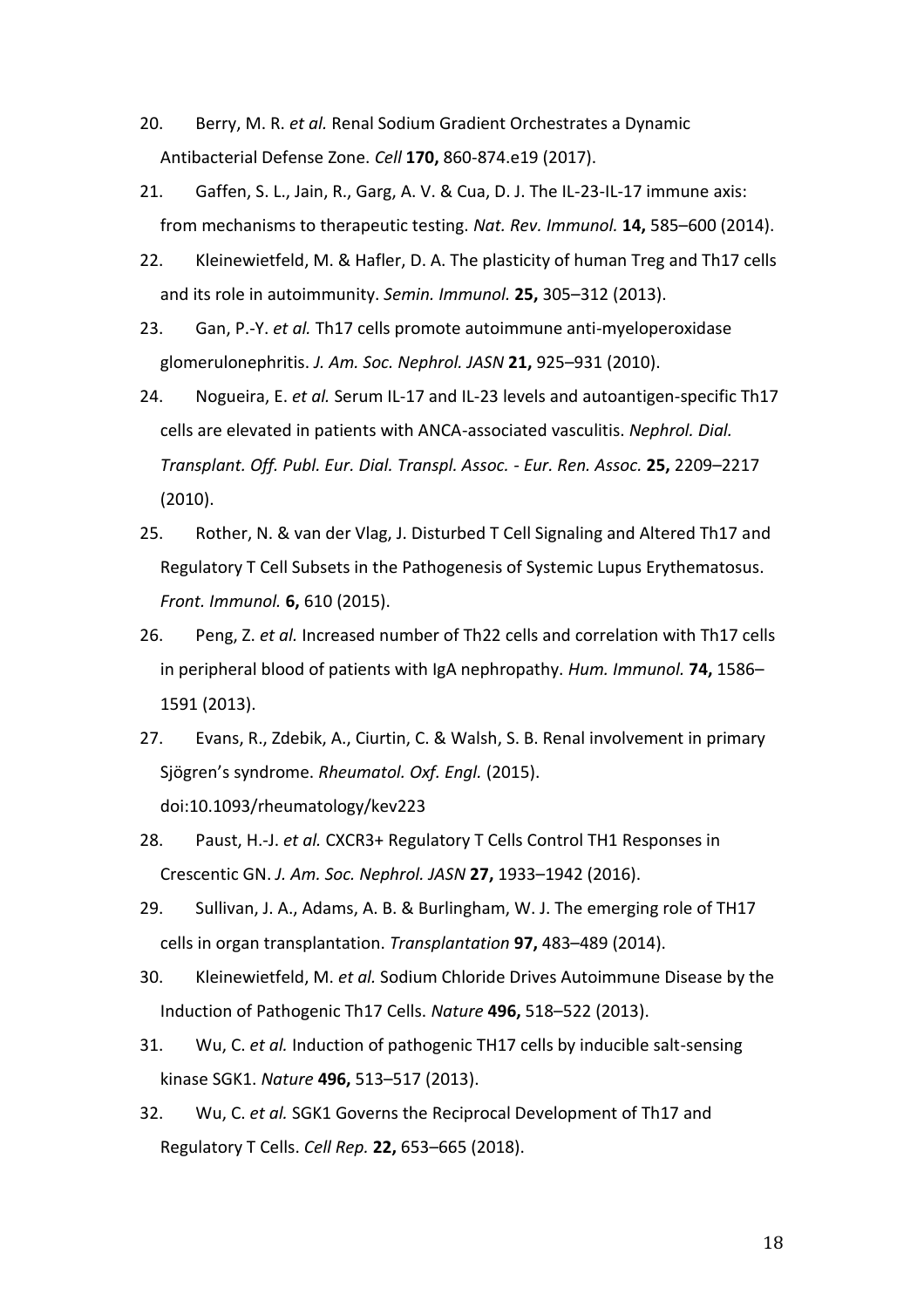- 33. Hernandez, A. L. *et al.* Sodium chloride inhibits the suppressive function of FOXP3+ regulatory T cells. *J. Clin. Invest.* **125,** 4212–4222 (2015).
- 34. Safa, K. *et al.* Salt Accelerates Allograft Rejection through Serum- and Glucocorticoid-Regulated Kinase-1–Dependent Inhibition of Regulatory T Cells. *J. Am. Soc. Nephrol.* ASN.2014090914 (2015). doi:10.1681/ASN.2014090914
- 35. Wilck, N. *et al.* Salt-responsive gut commensal modulates TH17 axis and disease. *Nature* **551,** 585–589 (2017).
- 36. Krebs, C. F. *et al.* Autoimmune Renal Disease Is Exacerbated by S1P-Receptor-1-Dependent Intestinal Th17 Cell Migration to the Kidney. *Immunity* **45,** 1078– 1092 (2016).
- 37. Jörg, S. *et al.* High salt drives Th17 responses in experimental autoimmune encephalomyelitis without impacting myeloid dendritic cells. *Exp. Neurol.* **279,** 212–222 (2016).
- 38. Barbaro, N. R. *et al.* Dendritic Cell Amiloride-Sensitive Channels Mediate Sodium-Induced Inflammation and Hypertension. *Cell Rep.* **21,** 1009–1020 (2017).
- 39. Wei, Y. *et al.* High salt diet stimulates gut Th17 response and exacerbates TNBS-induced colitis in mice. *Oncotarget* **8,** 70–82 (2017).
- 40. Aguiar, S. L. F. *et al.* High-Salt Diet Induces IL-17-Dependent Gut Inflammation and Exacerbates Colitis in Mice. *Front. Immunol.* **8,** 1969 (2017).
- 41. Wu, H. *et al.* High salt promotes autoimmunity by TET2-induced DNA demethylation and driving the differentiation of Tfh cells. *Sci. Rep.* **6,** (2016).
- 42. Yang, X. *et al.* Exacerbation of lupus nephritis by high sodium chloride related to activation of SGK1 pathway. *Int. Immunopharmacol.* **29,** 568–573 (2015).
- 43. Hammer, A. *et al.* Impact of combined sodium chloride and saturated longchain fatty acid challenge on the differentiation of T helper cells in neuroinflammation. *J. Neuroinflammation* **14,** 184 (2017).
- 44. Spurgeon-Pechman, K. R. *et al.* Recovery from acute renal failure predisposes hypertension and secondary renal disease in response to elevated sodium. *Am. J. Physiol. Renal Physiol.* **293,** F269-278 (2007).
- 45. Mehrotra, P., Patel, J. B., Ivancic, C. M., Collett, J. A. & Basile, D. P. Th-17 cell activation in response to high salt following acute kidney injury is associated with